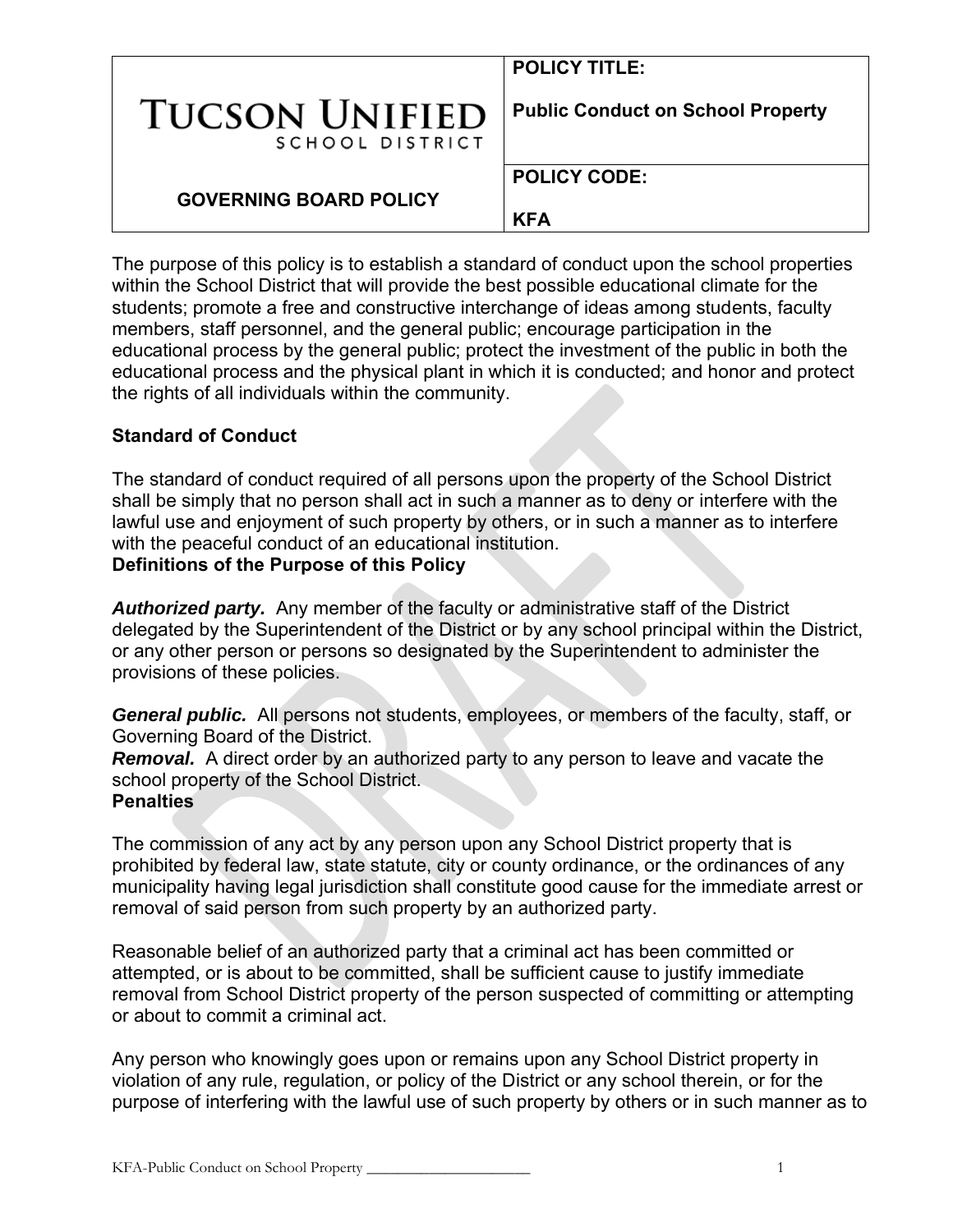|                                          | <b>POLICY TITLE:</b>                     |
|------------------------------------------|------------------------------------------|
| <b>TUCSON UNIFIED</b><br>SCHOOL DISTRICT | <b>Public Conduct on School Property</b> |
| <b>GOVERNING BOARD POLICY</b>            | <b>POLICY CODE:</b><br><b>KFA</b>        |

deny or interfere with the lawful use of such property by others, or who refuses to obey a lawful order to leave School District property given by an authorized party shall be in violation of District policy and state statute and shall be subject to arrest and prosecution for interference with the peaceful conduct of educational institutions.

#### **Weapons on School Campus**

No person shall bring, carry, or possess any deadly weapon, whether concealed or not, into or on any campus of the School District, except that this shall not apply to:

- Members of any law enforcement agency
- Persons who:
	- o Are on campus to attend, teach, or otherwise participate in a weapons safety or use course; and
	- o Have been authorized by appropriate District personnel to carry such a weapon.

The school administrator or designee of the school campus or school-sponsored activity will make a reasonable request of the person to remove the weapon from the person or vehicle and place it in the custody of the school administrator or designee. Should that request be refused, the school administrator or designee shall contact the appropriate law enforcement agency for assistance.

The school administrator will advise the parents and general public of the District's policy concerning the above prohibition, informing them that this is in accordance with A.R.S. §13- 3102, which specifies that, unless specifically authorized by law, a person commits misconduct involving weapons by knowingly entering any public school facility or attending any public school event while carrying a deadly weapon on one's person or within one's vehicle.

#### **Prohibited Activities**

The following recreational activities are prohibited on all District campuses: skateboarding, roller-skating, rollerblading, bicycle riding, golfing, exercising dogs, and the operation of motorized vehicles off of designated roadways and parking lots or while District facilities are closed or for purposes other than going safely to and from a parking space.

#### **Reservation of Right to Regulate All Campus Ingress and Egress**

If, in the judgment of the Superintendent and/or any principal, particular circumstances justify regulation of all campus ingress and egress, then, and in such event, the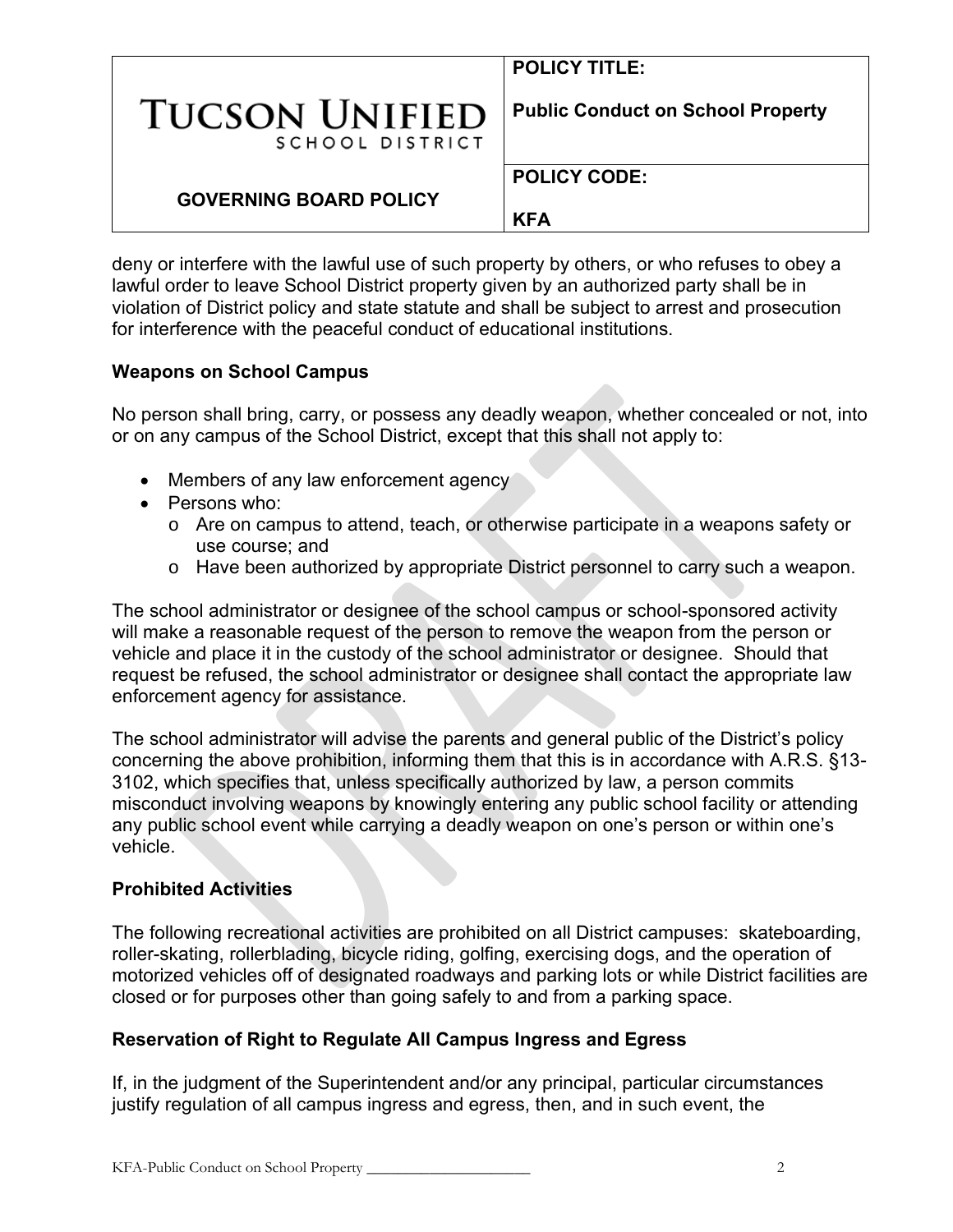|                                          | <b>POLICY TITLE:</b>                     |
|------------------------------------------|------------------------------------------|
| <b>TUCSON UNIFIED</b><br>SCHOOL DISTRICT | <b>Public Conduct on School Property</b> |
| <b>GOVERNING BOARD POLICY</b>            | <b>POLICY CODE:</b><br><b>KFA</b>        |

Superintendent and principals are hereby empowered to restrict such ingress and egress to students having class or other regularly scheduled school function upon the property so restricted, staff members and faculty members employed to perform services upon the restricted property, and any member of the general public bearing a standardized form of campus pass issued by the Superintendent or the principal of the restricted school.

#### **Interpretation and Enforcement of Standard of Conduct – Persons Authorized**

The Superintendent and the principal of each of the several schools within the District are hereby authorized and empowered to interpret and enforce the standards and sanctions of the policy concerning standard of conduct and are further empowered to designate members of their staffs and faculties as authorized parties to act in their stead.

If, in the judgment of the Superintendent, and/or any principal, an emergency exists in which additional authorities are required to prevent unreasonable interference with the use and enjoyment of school property by other persons, the Superintendent is hereby empowered to designate third persons not herein otherwise described as authorized parties.

#### **Terms of Removal/Expulsion from School Property and Appeals**

It is the intent of this policy and the standard of conduct described herein to regulate the activities of all persons upon property of the District within the framework of Title 13 of the Arizona Revised Statutes. Unless otherwise specifically noted by the authorized party, the term of any removal from school property as herein authorized shall be for a period not more than twenty-four (24) hours.

Since provisions exist within the policies of the District for expulsion of students and removal of faculty members, staff personnel, and employees from school property upon a long-term basis, any appeal from such long-term expulsion of a student, employee, staff member, or faculty member shall be governed by such other regulations as exists within the policies of the District. If, however, a member of the general public is aggrieved by any short-term removal under the authority of this policy or long-term exclusion from school property authorized hereunder, such party shall be entitled to an appointment with the Superintendent within two  $\overline{2}$ ) business days following the request, at which time such party shall be entitled to an explanation of the reason or cause of such exclusion from school property. Following such meeting with the Superintendent, any member of the general public still aggrieved with the order of the removal/expulsion issued hereunder shall be entitled to appear before the Governing Board at its next regular meeting and request a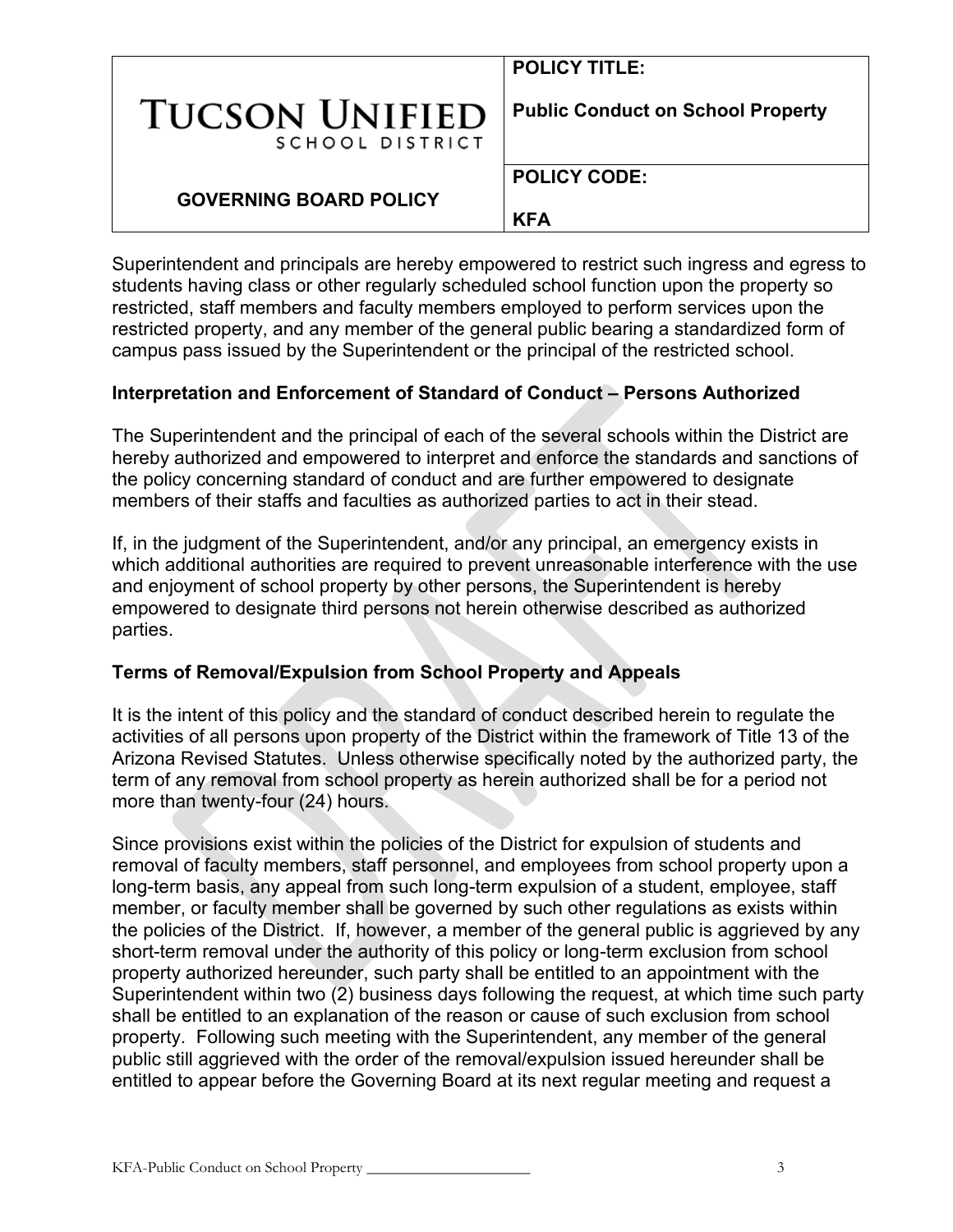|                                          | <b>POLICY TITLE:</b>                     |
|------------------------------------------|------------------------------------------|
| <b>TUCSON UNIFIED</b><br>SCHOOL DISTRICT | <b>Public Conduct on School Property</b> |
| <b>GOVERNING BOARD POLICY</b>            | <b>POLICY CODE:</b><br><b>KFA</b>        |

public discussion of the reason and/or "good cause" for the expulsion or exclusion from school property.

Any member of the general public considered by the Superintendent to be in violation of these rules shall be instructed to leave the property of the District. Failure to obey said instruction may subject the person to criminal proceedings pursuant to A.R.S. §13-2911 and to any other applicable civil or criminal proceedings, or to tribal ordinance.

#### **Interference with or Disruption of an Educational Institution**

No person shall engage in conduct that may cause interference with or disruption of an educational institution. Interference with or disruption of an educational institution includes any act that might reasonably lead to the evacuation or closure of any property of the educational institution or the postponement, cancellation or suspension of any class or other school activity. For the purposes of this policy, an actual evacuation, closure, postponement, cancellation or suspension is not required for the act to be considered interference or disruption.

A person commits interference with or disruption of a school or educational program by doing any of the following:

A. Intentionally, knowingly or recklessly interfering with or disruption of the normal operations of a school or educational program by either:

1. Threatening to cause physical injury to any employee or student of a school or educational program or any person on the property of a school or educational program.

2. Threatening to cause damage to the District, the property of the District, or the property of any person attending the District.

B. Intentionally or knowingly entering or remaining on the property of a school or educational program for the purpose of interfering with or denying lawful use of the property to others.

C. Intentionally or knowingly refusing to obey a lawful order given by the Superintendent or a person designated to maintain order.

The above identified acts need not be directed at a specific individual, the District, or specific property of the District to constitute a violation of this policy.

Restitution for any financial loss caused by a violation of the policy may be required. Furthermore, an individual who interferes with or disrupts an educational institution is subject to misdemeanor or felony charges as provided in A.R.S. 13-2911.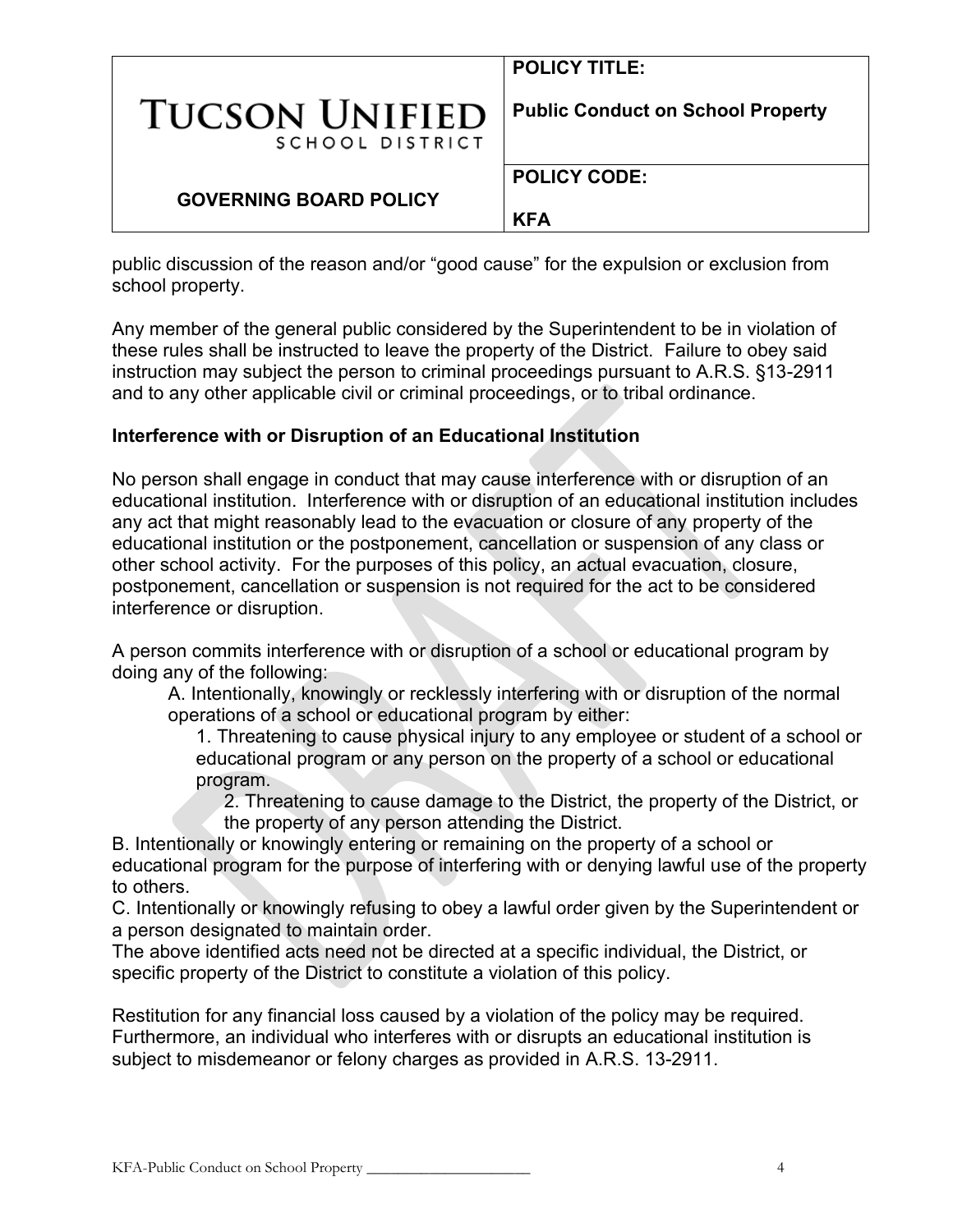**POLICY TITLE:** 

**POLICY CODE:** 

# **TUCSON UNIFIEI** SCHOOL DISTRICT

**Public Conduct on School Property**

## **GOVERNING BOARD POLICY**

**KFA**

A person may also not interfere with or disrupt the District function by committing any of the following:

- A. Any conduct intended to obstruct, disrupt, or interfere with teaching, research, service, administrative, or disciplinary functions or any activity sponsored or approved by this Board.
- B. Physical or verbal abuse or threat of harm to any person on property owned or controlled by the District or at supervised functions sponsored by the District.
- C. Forceful or unauthorized entry to or occupation of District facilities, including both buildings and grounds.
- D. Illicit use, possession, distribution, display, pomotion, or sale of tobacco, alcohol, drugs, other controlled substances, or other illegal contraband on District property or at school-sponsored functions.
- E. Use of speech or language that is offensive or inappropriate to the limited forum of the public school educational environment.
- F. Failure to comply with the lawful directions of District officials or of District security officers or other law enforcement officers acting in performance of their duties, and failure to identify oneself to such officials or officers when lawfully requested to do so.
- G. Knowing violation of a District policy and regulation. Proof that an alleged violator has a reasonable opportunity to become aware of such policies and regulations shall be sufficient proof that the violation was done knowingly.
- H. Any conduct constituting an infraction of any federal, state, or city law or policy or regulation of the Board.
- I. Carrying or possessing a weapon on school grounds unless the individual is a peace officer or has obtained specific authorization from the appropriate school administrator.

## **Additional Requirements of the General Public**

The definition of *general public* is anyone who does not come under the definition of student, faculty member, staff member, or employee.

- A. No person shall visit or audit a classroom or other school activity, nor shall any person come upon or remain upon school premises, without approval by the principal or the principal's authorized representative. Nor shall any person conduct or attempt to conduct any activity on school premises without prior approval by the Superintendent or the Superintendent's authorized representative.
- B. Any member of the general public considered by the Superintendent, or a person authorized by the Superintendent, to be in violation of these rules shall be instructed to leave the property of the District. Failure to obey the instruction may subject the